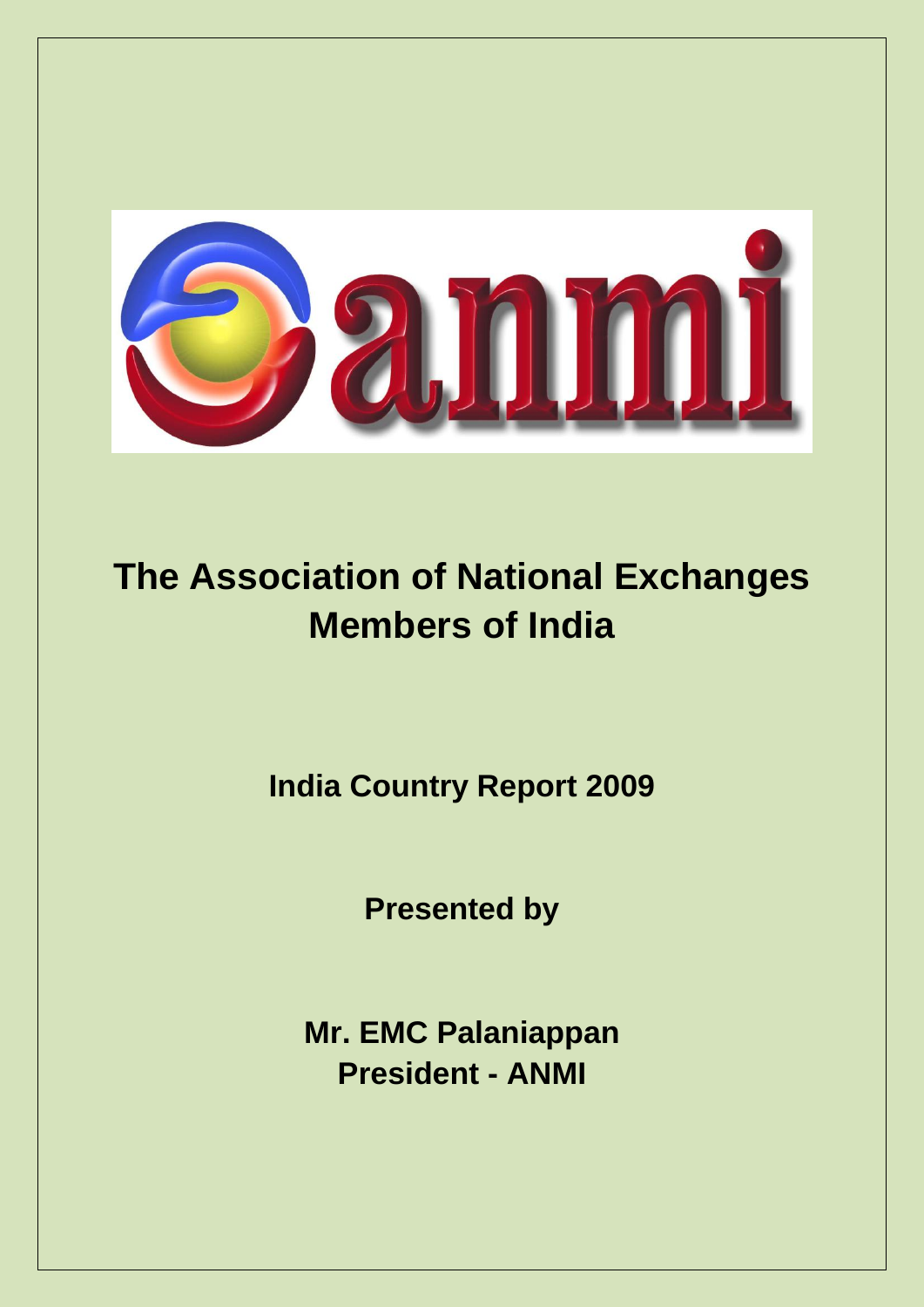# **Index:**

| 1. Presidents Message                                                                                                                                                                                                                                                                                                                                                                                                                        | 1–4                                                                                                |
|----------------------------------------------------------------------------------------------------------------------------------------------------------------------------------------------------------------------------------------------------------------------------------------------------------------------------------------------------------------------------------------------------------------------------------------------|----------------------------------------------------------------------------------------------------|
| <b>Economic Performance Trends and Projections</b><br>2. State of the Indian Economy<br>3. Economic Growth During 2008-09<br>4. Agriculture Production<br>5. Savings and Investment<br><b>Gross Domestic Savings</b><br>6.<br>7. Capital Formation<br>8. Globalization of the Indian Economy<br><b>Impact of Global Developments</b><br>9.<br>10. Exchange Rate Developments<br>11. Inclusive Growth<br>12. Summing Up<br>13. Key Indicators | 5<br>6<br>6<br>6<br>$\overline{7}$<br>$\overline{7}$<br>$\overline{7}$<br>8<br>9<br>10<br>10<br>11 |
| <b>Capital Market Performance, Trends and Projections</b><br>14. Capital and Commodity Markets<br>15. Capital Market<br><b>16. Primary Market</b><br>Table 5.11 Resource mobilization through primary market<br>Table 5.12 Trends in resource mobilization (net) by mutual funds<br>17. Secondary Market<br>Table 5.13 Cumulative change in movement of global indices<br>$\bullet$                                                          | 12<br>12<br>12<br>12<br>13<br>13<br>13                                                             |
| Table 5.14 Equity returns, volatility, market capitalization &<br>$\bullet$<br>P/E ratio<br>Table 5.15 : Volatility of weekly returns on the equity markets<br>(standard deviation)<br>Table 5.16 : P/E ratios in select emerging markets<br>Table 5.18 : Market turnover<br>18. Currency Derivatives<br>19. Commodity Futures Market                                                                                                        | 13<br>14<br>14<br>14<br>15<br>15                                                                   |
| <b>Major Market Regulatory Developments</b><br>20. Policy Developments<br><b>Primary Markets</b><br>$\bullet$<br><b>Secondary Market</b><br>$\bullet$<br><b>Mutual Funds</b><br>$\bullet$<br>Foreign Institutional Investment<br>$\bullet$<br><b>Corporate Debt Market</b><br>$\bullet$<br><b>Regulatory Changes</b><br>۰                                                                                                                    | 15<br>15<br>16<br>16<br>16<br>17<br>17                                                             |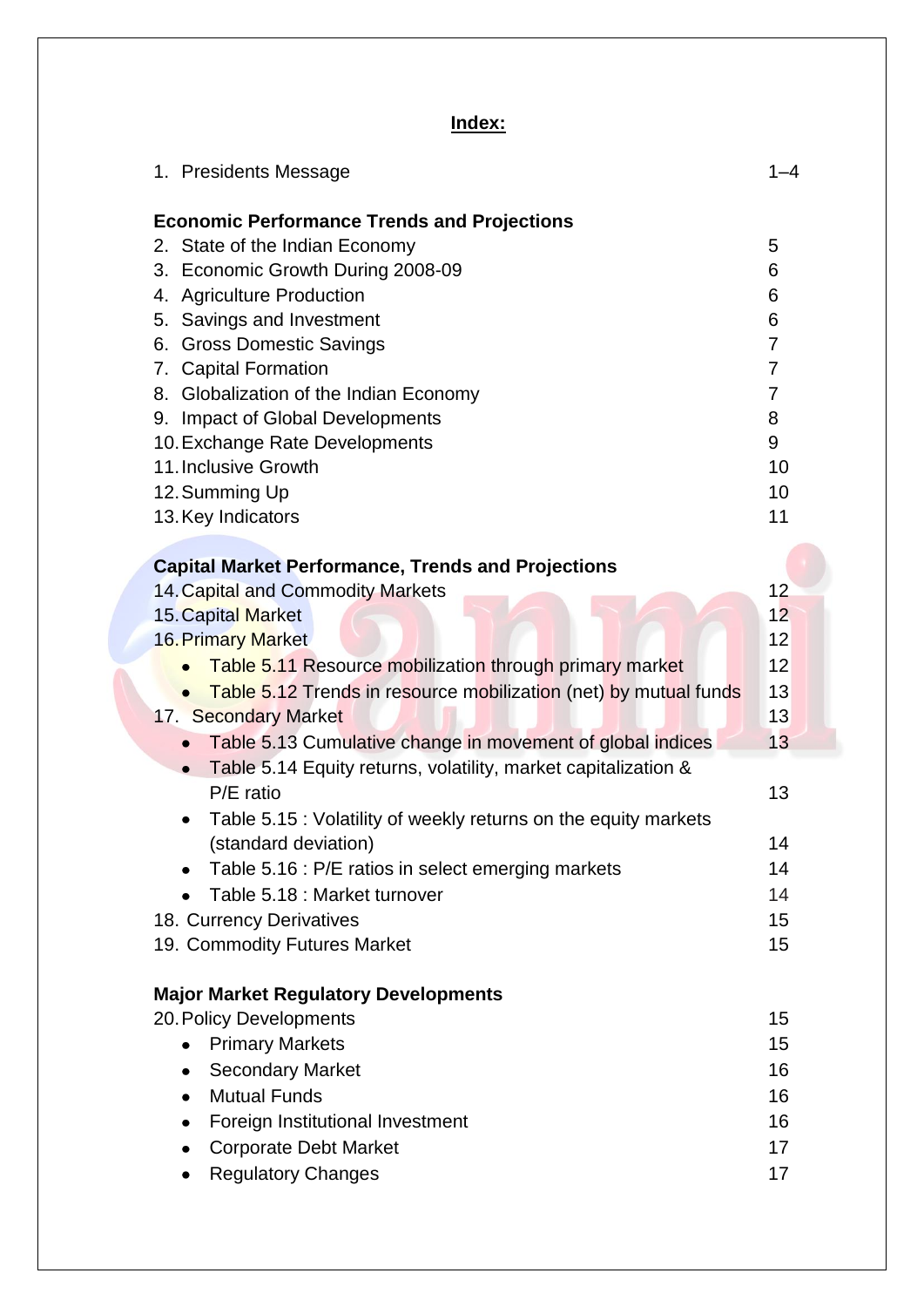# **A Message from the President (2009-10) Association of National Exchanges Members of India (ANMI)**



EMC Palaniappan (PAL) pal@chona.com

Dear Fellow Members of the ASF,

We extend Greetings to participants of all ASF Member Countries. We thank the ASF for providing this opportunity to meet with member associations and their representatives from the Asian Region. The topics covered at this conference are thought provoking and will clearly set the trend for future market developments.

The Financial Markets worldwide are inexorably moving towards globalization. The European Union already boasts of a single market. Differing regulatory structures is the only factor holding back further integration of the markets. The regulators are greatly concerned about the *quality of funds* and the *quality of regulations* of markets worldwide. The current crisis has raised an additional concern – the *quality of financial instruments.* 

Before international markets take the first steps to provide open access to investors, it is important that member countries should be satisfied with the quality of regulations governing *movement of funds* and *adoption of the FATF money laundering guidelines.* Very soon, India will be a full-fledged member of the FATF.

Adoption of FATF guidelines by all countries will pave the way for transnational trade and abolition of all free trade barriers. An important offshoot of universal adoption of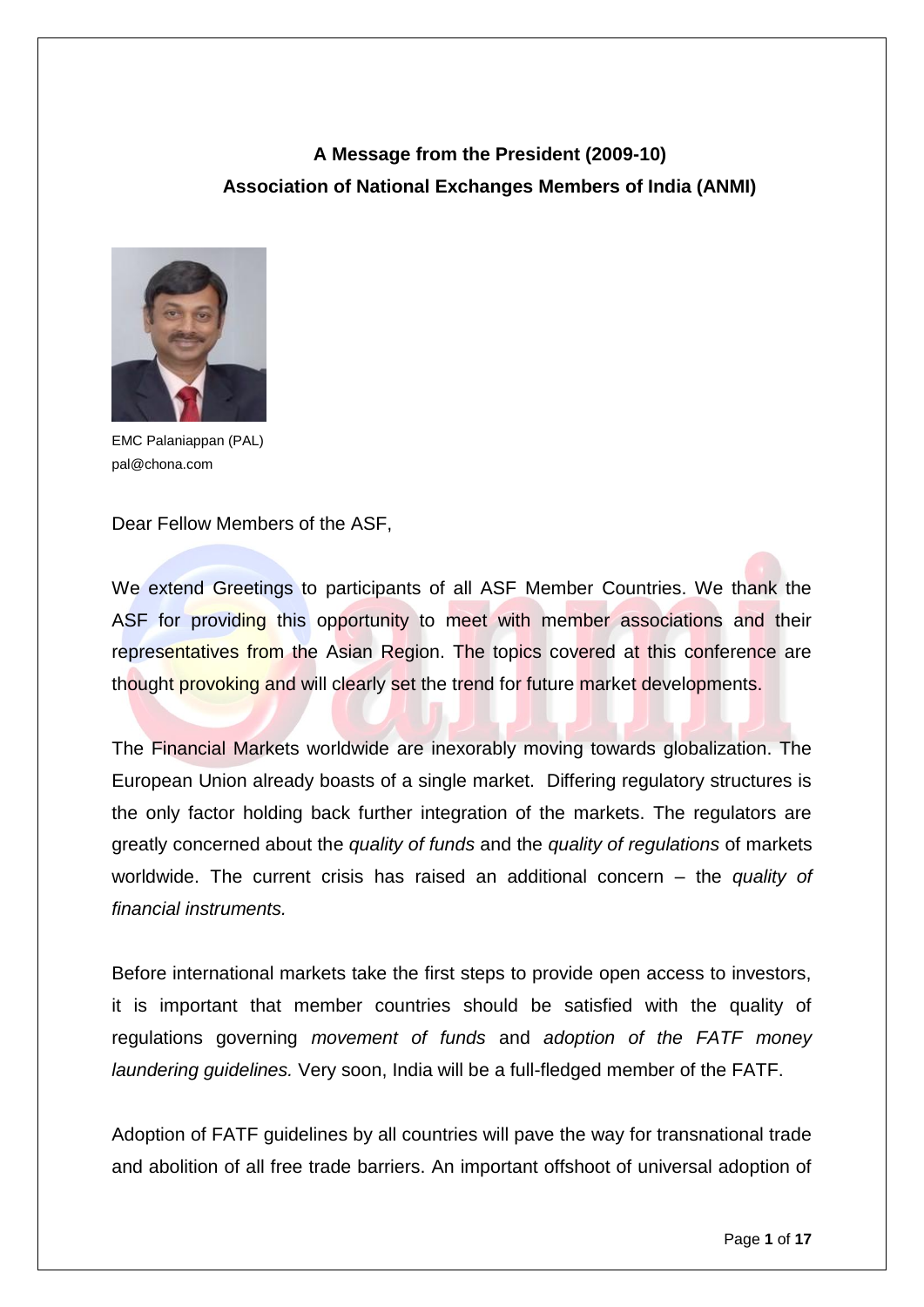FATF guidelines will be universally acceptable Know Your Client Guidelines, which could lay the foundation for a universal client database. This will certainly lead to safer transnational trade.

The challenge of regulating financial markets is engaging the best minds in the industry. No doubt, the concept of super regulation is a long way off and a difficult subject to resolve.

We are happy that these concepts are the pre-dominant discussion at this conference. The debate on regulatory reforms is indeed a happy augury.

To our mind, the answer to whether regulations are stifling the growth of markets does not lie in promoting a continuance of a relaxed regulatory regime, *but rather whether freedom to innovate without countervailing regulatory over sight will lead to a systemic failure of the market.* 

This assumes greater importance in view of the clear trend towards globalization of the markets. No country remains insulated from financial turmoil from the other. A depression or financial failure particularly in a major economy adversely affects world economies. Internationally countries are increasingly inter-dependent. Freedom is the handmaiden to greater responsibility. The countries that have caused this turmoil need to assume greater responsibility for maintaining market integrity.

No doubt, freedom to innovate is an inherent right of industry, but the recent crisis has proved without doubt that a lack of regulatory oversight will inexorably kill investors' confidence in the market. Further, in this discussion, we should bear in mind that regulatory oversight should include the Financial Market in its totality. India has developed a highly workable system where there is a high level of inter regulator cooperation to review market dynamics and the need for timely modifications of regulations.

In this context, the first step could possibly be the establishment of an international authority for dissemination of financial and corporate disclosures, assessment of risk factors of financial instruments and maintenance of client information.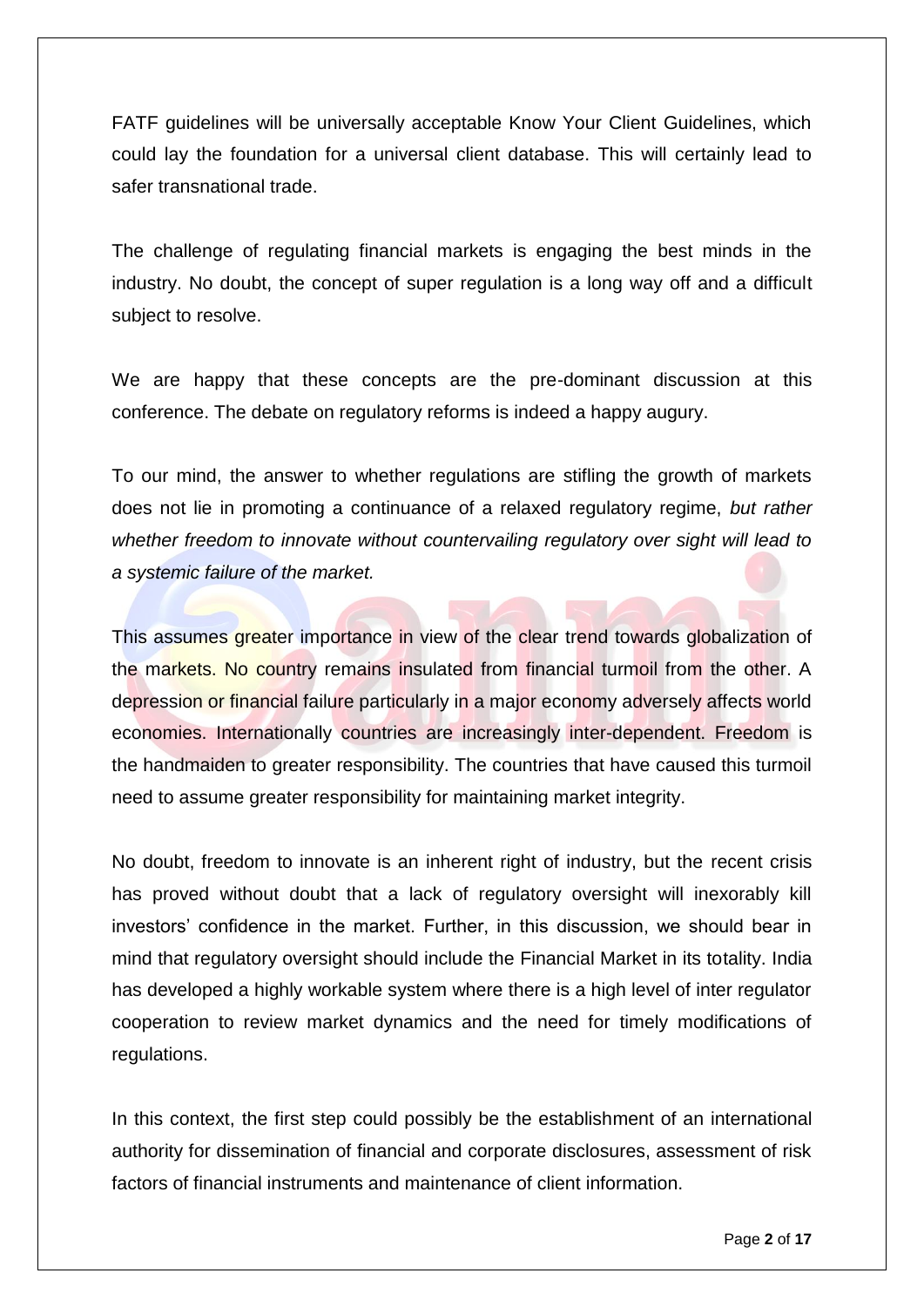While Asian Markets have not quite suffered the impact that American and European markets have, the outflow of capital from Asian markets has been painful. We believe that the way ahead will be a more alert and keen regulation in all nations with global vetting of financial products before they are marketed or invested in by investors, be they multi-national corporations, banks or institutions.

The current financial crisis has undoubtedly led to a drying up of development funding. Signs of lower off take are clearly visible. This is clearly influencing the capital markets. Yet signs of a recovery are visible.

Once in a long time there comes an opportunity to make a fresh start, or an opportunity to re-launch a venture in a more accurate manner. The global recession should be seen in that perspective, particularly at a time when there is talk of signals of an imminent recovery.

Investors who had seen their portfolios erode in the past year will hope to see their values return. Readjusting or restructuring portfolios amidst hopes that stocks may reach their previous year peaks will be an onerous task.

In times of doubt, only those that raise funds with conservative valuations will succeed. Funds are abundantly available in economies that have sustained themselves in this global recession, and more funds will flow to those markets. The capital raising ability of companies will be the first clear indicator of recovery of financial markets in every country. Some countries have already succeeded in raising capital quite easily even in these times.

In India, the sustained growth rate of the economy has helped the economic reforms process gain momentum. A newly elected, stable government is in place and a new direct tax code is on the anvil. Divestment in government-held companies has begun and huge funds have successfully been raised from the public by selling a small portion of the stakes held. The government already plans many more such divestment programs. A major impetus to infrastructure is under planning with the use of these funds to provide a stimulus to the economy. The rise of the stock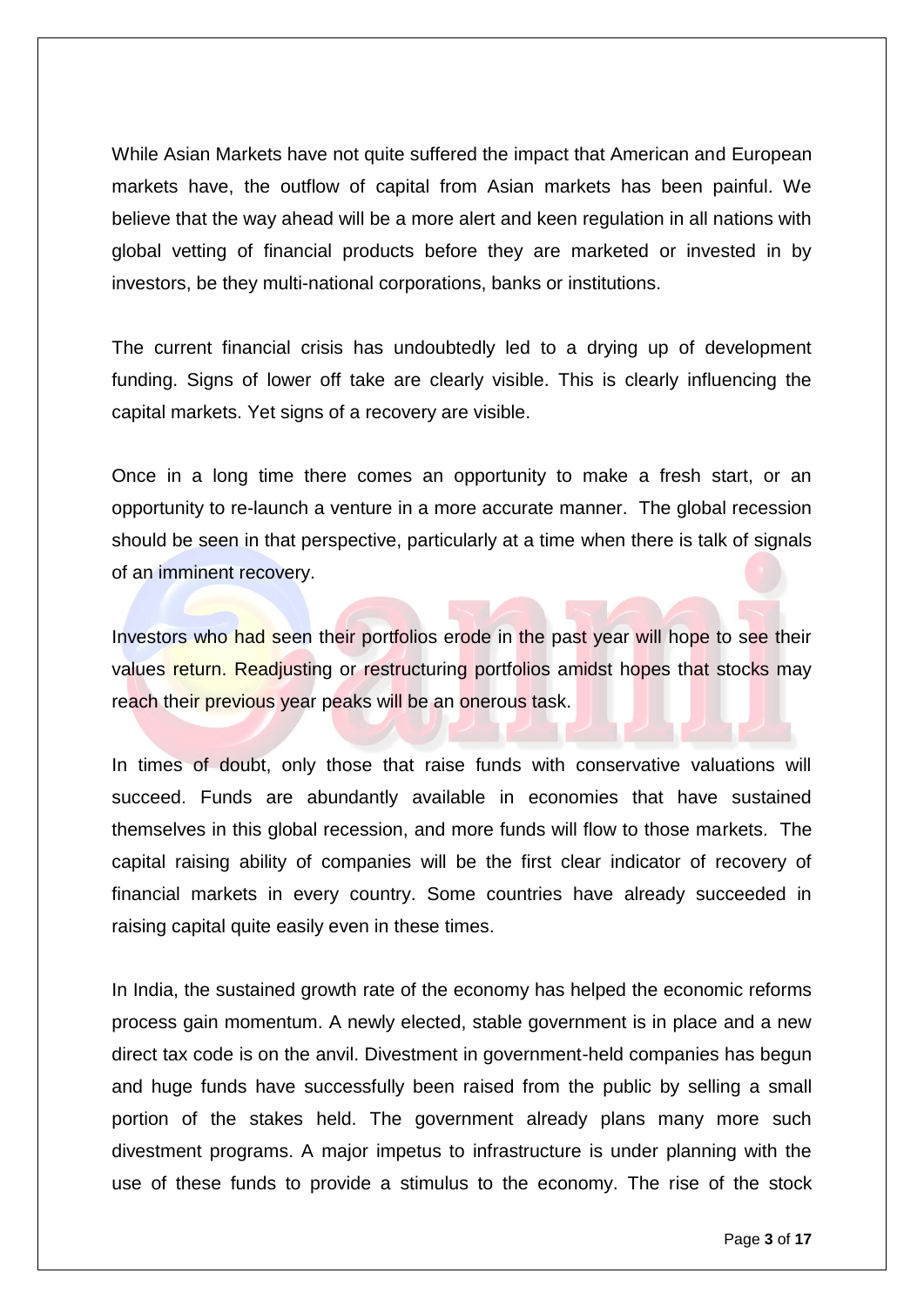market index has largely helped investor sentiments. The corporates too have started working on their fund-raising plans, since the first few public offers have been very successful. Banks have displayed great strength in attracting more savings despite lower rates of interest. The rate of inflation has remained below zero for several months now. The credit off-take is low though banks are flush with funds, both because of corporates delaying their use of funds as well as banks being more careful in lending. This too is bound to change soon as there will be another thrust to economic activity due to government spending, and also when the signals of global recovery become stronger.

The Asian regulatory success will attract more investments into this region. The doubts about the US Dollar will persist particularly due to the enormous investments made by national treasuries from across the globe into US Government backed securities. This will lead to greater attractiveness for Asian Currencies, which are not 'tightly linked' to the US Dollar, unlike the Euro.

Further, because of a sound financial system, it is likely that the abundant funds lying with banks and institutions along with direct investments flowing into the Asian Region will be used to absorb businesses and resources in the rest of the World wherever they are available, at a price far more attractive than they were a year or two ago.

This will make the Asian businesses economically more viable with captive resources and raw materials and financially stronger than even before. It would be some more time however, before money flow into investment funds and venture capital firms will reach the levels seen before the global recession.

Warmest Regards

Dalanicy

EMC Palaniappan President – ANMI PS: - Conversion: - Rs. 1 Crore = US\$ 208,333 (Calculated at Rs. 48 = 1 US\$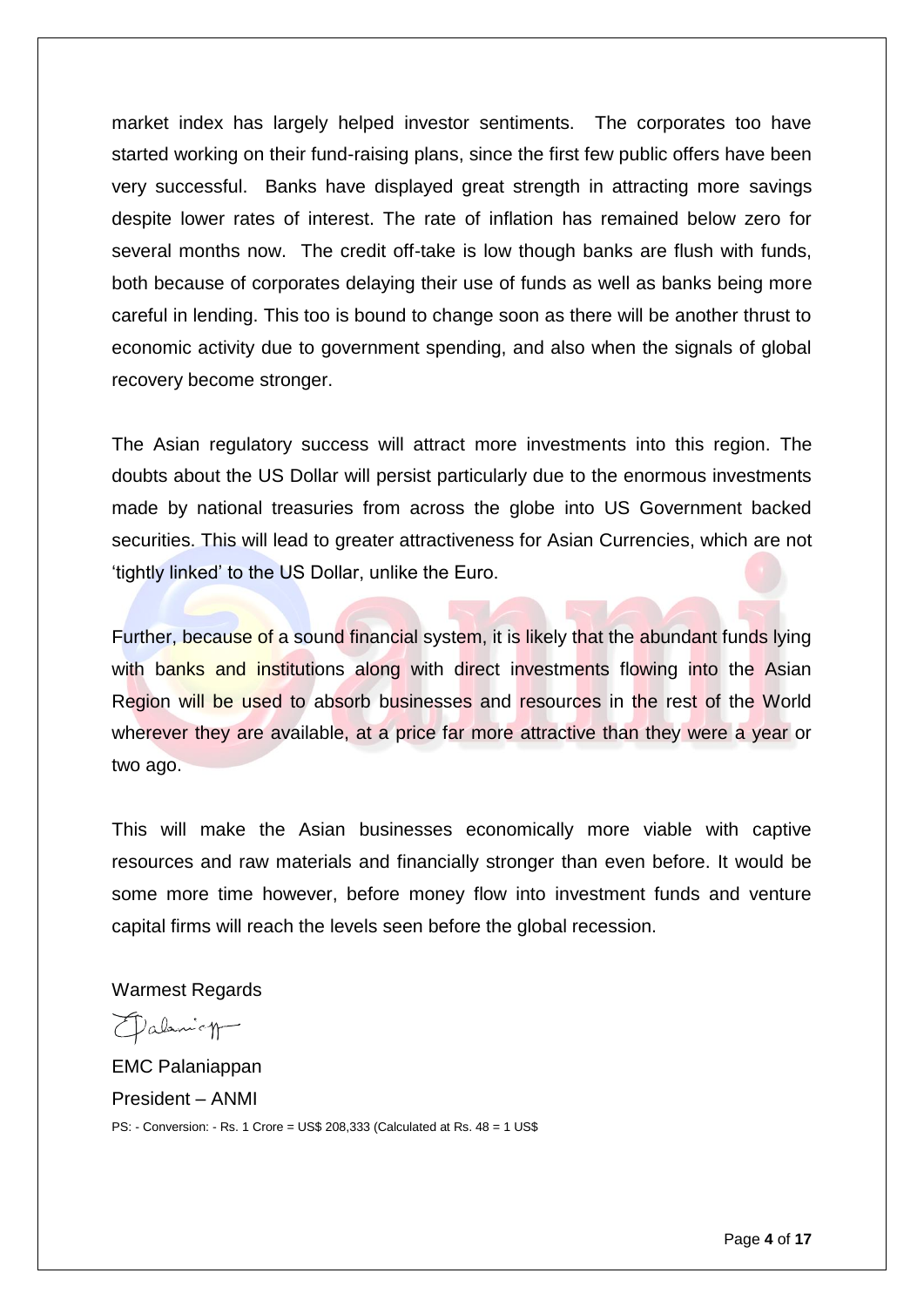## **State of the Indian Economy**

Economic growth decelerated in 2008-09 to +6.7 per cent. This represented a decline of 2.1 per cent from the average growth rate of +8.8 per cent in the previous five years (2003-04 to 2007-08).

The five years of high growth raised the expectations of the people. Few remember that during the preceding five-year period from 1998-99 to 2002-03 average growth was only +5.4 per cent, while the highest growth rate achieved during the period was +6.7 per cent (in 1998-99).

Despite of the slowdown in growth, investments remained relatively buoyant, growing at a rate higher than that of GDP. The ratio of fixed investment to GDP consequently increased to 32.2 per cent of GDP in 2008-09 from 31.6 per cent in 2007-08. This reflects the resilience of Indian enterprise, in the face of a massive increase in global uncertainty and risk aversion and freezing of highly developed financial markets.

A noteworthy development during the year was a sharp rise in Wholesale Price Index (WPI) inflation followed by an equally sharp fall, with the WPI inflation falling to unprecedented level of close to zero percent by March 2009. This was driven largely by the rapid rise and equally rapid fall in global commodity prices during January 2008 to March 2009.

Global food prices also went through a similar cycle, but have not declined to the same extent. Although domestic food prices are partially delinked from global prices, these global developments affected domestic prices to some extent. Domestic food price inflation, as measured by the WPI food sub-index, though declining, remains much higher than overall inflation.

The global financial meltdown and consequent economic recession in developed economies have clearly been a major factor in India's economic slowdown. Given the origin and dimension of the crisis in the advanced countries, which some have called the worst since the Great Depression; every developing country has suffered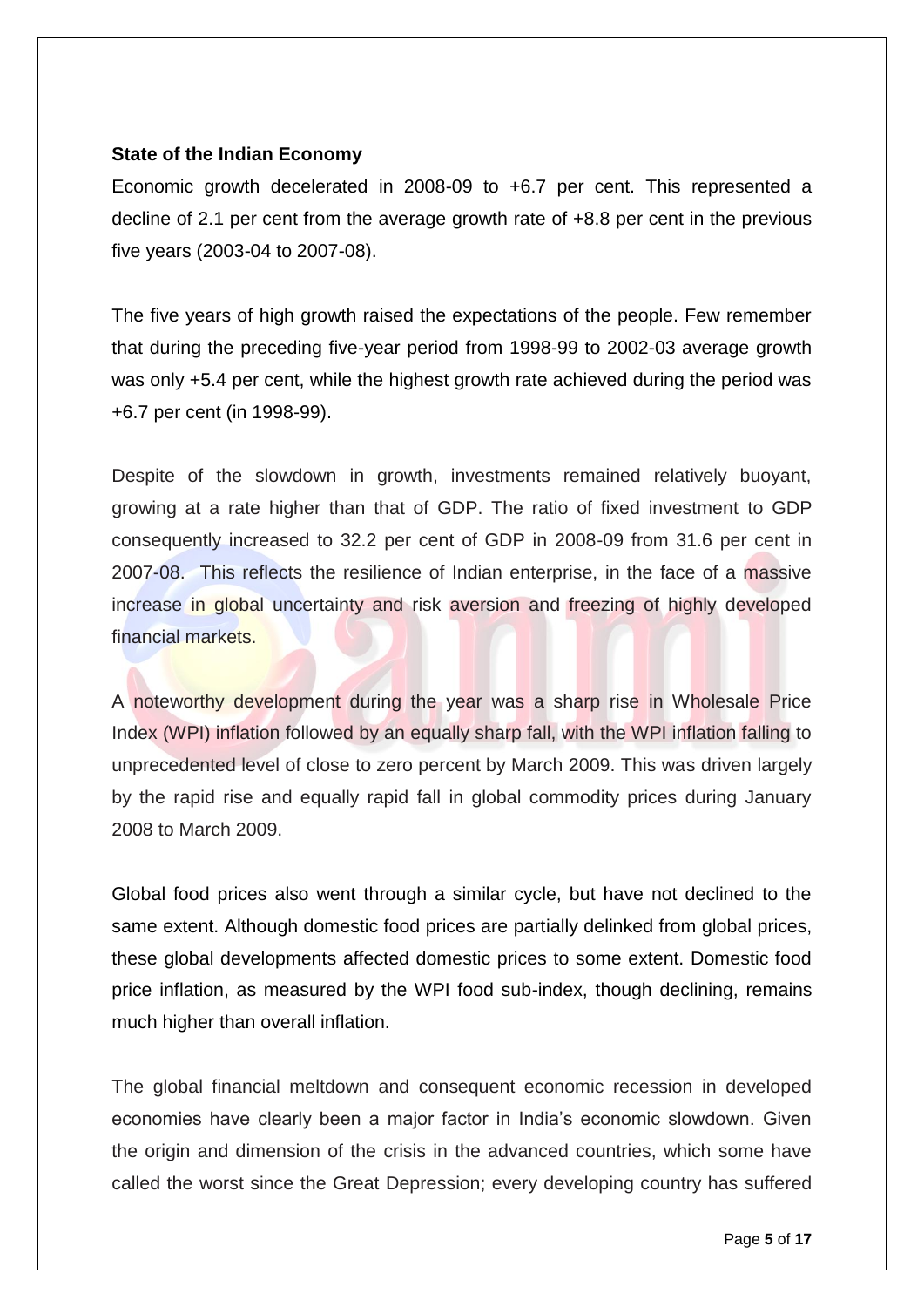to a varying degree. No country, including India, remained immune to the global economic shock

### **Economic Growth During 2008-09**

We could attribute the slowdown in manufacturing to the combined impact of a fall in exports followed by a decline in domestic demand, especially in the second half of the year. The rise in the cost of inputs during the beginning of the year and the cost of credit (through most of the year) reduced manufacturing margins and profitability. The growth in production sectors, especially manufacturing, was adversely affected by the impact of the global recession and associated factors. The electricity sector continued to be hampered by capacity constraints and the availability of coal, particularly during the first half of the year.

While the construction industry went through a boom phase with growth as high as 16.2 per cent in 2005-06 and continued to grow thereafter (albeit with moderation), the increase in the costs of construction due to a rise in the prices of inputs and interest costs had started impacting the industry. There was an excessive price build up in the form of a speculative bubble, related to limited supply of urban land for those segments. The rise in interest rates and the slowdown in housing loans also moderated demand. The double squeeze on the costs, as well as the demand slide, and the fall in the liquidity in mid-September 2008 precipitated a sharp downturn in this sector.

#### **Agriculture Production**

For three consecutive years (2005-06 to 2007-08), food grain production recorded an average annual increase of over 10 million tonnes. The stocks of wheat and rice in the Central pool by end-March 2009 were 35 million tonnes, which were more than double the buffer stock norms. Recently, the monsoon has been slightly erratic and there is a shortfall in non-food cash crops like sugarcane and pulses.

#### **Savings and Investment**

A notable feature of the growth of the Indian economy from 2002-03 has been the rising trend in the gross domestic capital formation. Gross capital formation (GCF), which was 25.2 per cent of the GDP in 2002-03, increased to 39.1 per cent in 2007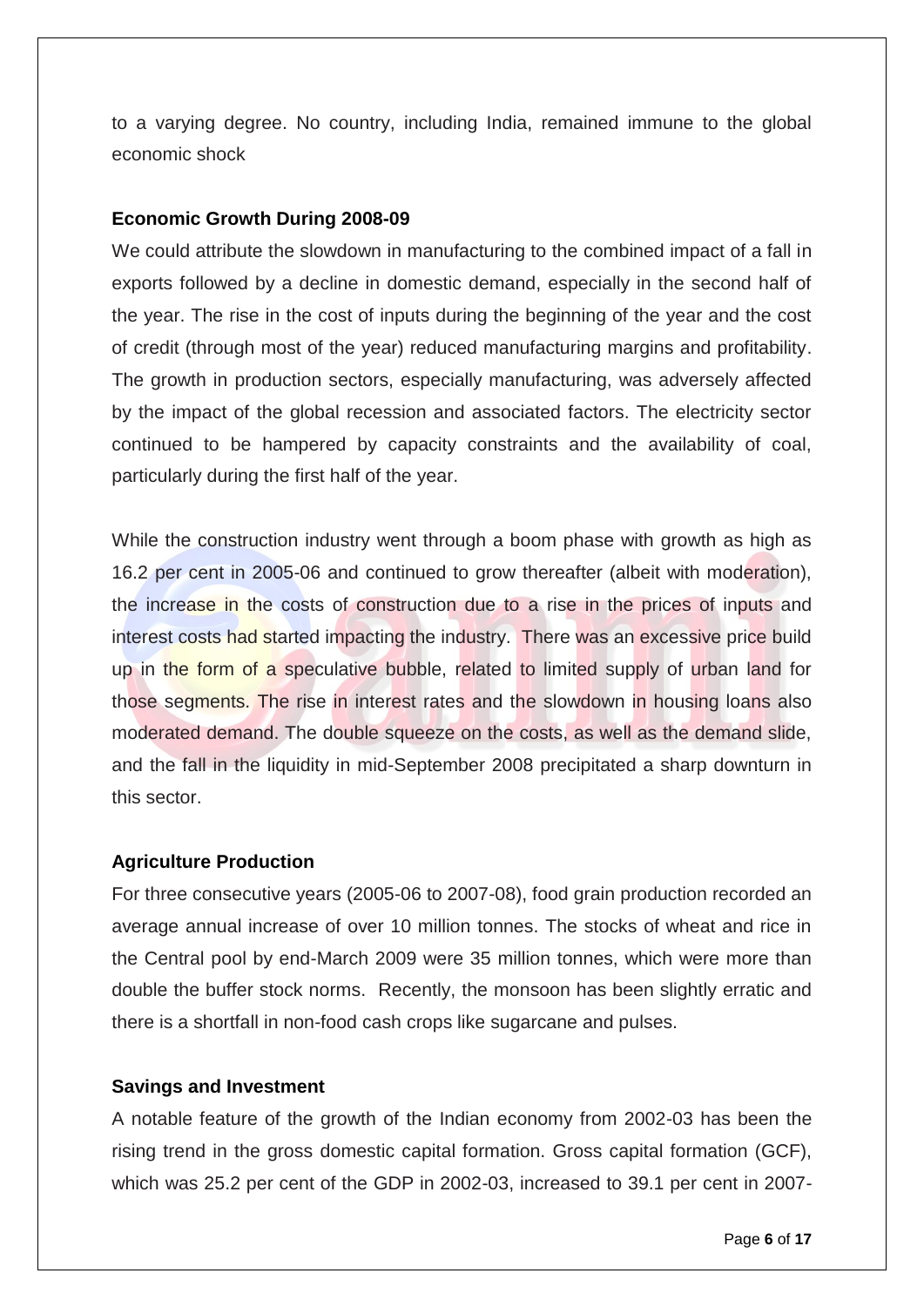08. Much of this increase is attributable to a rise in the rate of investment by the corporate sector. The rise in the rate of investment has been on account of various factors, the most important being the transformation in the investment climate, coupled with an optimistic outlook for the growth prospects for the Indian economy.

#### **Gross Domestic Savings**

The growth in capital formation in recent years has been amply supported by a rise in the savings rate. The gross domestic savings as a percentage of GDP at current market prices stood at 37.7 per cent in 2007-08, as compared to 29.8 per cent in 2003-04.

### **Capital Formation**

The gross capital formation as a percentage of GDP steadily moved up from 27.6 per cent in 2003-04 to 39.1 per cent of GDP in 2007-08. There has been an increase in the rate of investment in both the public and private sectors.

# **Globalization of the Indian Economy**

The structure of the Indian economy has undergone considerable change in the last decade. These include increasing importance of external trade and of external capital flows. The services sector has become a major part of the economy with GDP share of over 50 per cent and the country becoming an important hub for exporting IT services.

The rapid growth of the economy from 2003-04 to 2007-08 also made India an attractive destination for foreign capital inflows and net capital inflows that were 1.9 per cent of GDP in 2000-01 increased to 9.2 per cent in 2007-08. Foreign portfolio investment added buoyancy to the Indian capital markets and Indian corporates began aggressive acquisition spree overseas, which was reflected in the high volume of outbound direct investment flows.

Another important dimension has been the high degree of external dependence on imported energy sources, especially crude oil with the share of imported crude in domestic consumption exceeding 75 per cent. A major change in international crude prices is therefore bound to impact the Indian economy, as in early 2008-09.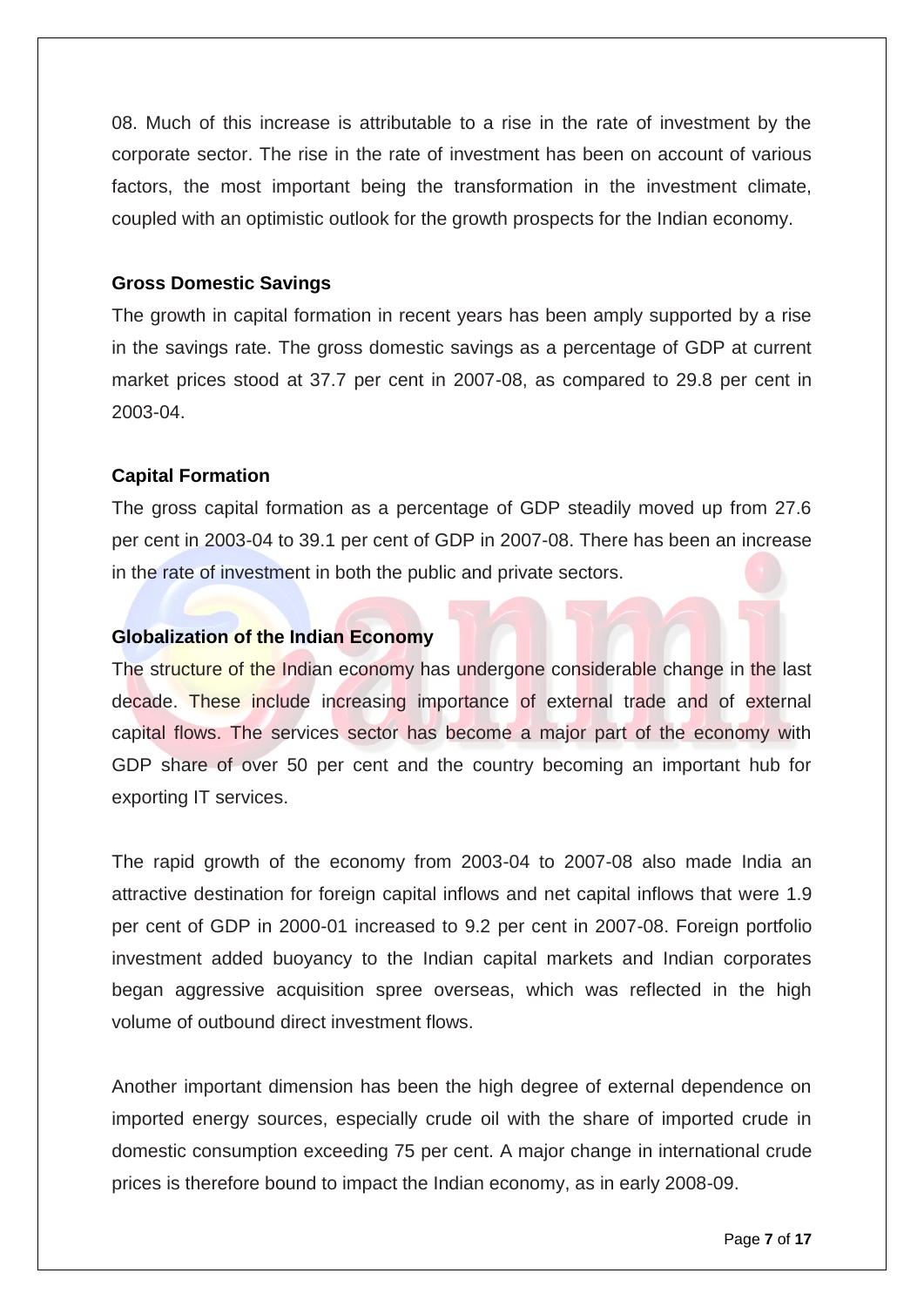#### **Impact of Global Developments**

India could not insulate itself from the adverse developments in the international financial markets, despite having a banking and financial system that had little to do with investments in structured financial instruments carved out of subprime mortgages, whose failure had set off the chain of events culminating in global crisis.

The effect on the Indian economy was not significant in the beginning. The initial effect of the subprime crisis was, in fact, positive, as the country received accelerated Foreign Institutional Investment (FII) flows during Sept07 to Jan08.

This contributed to the debate on "decoupling," where it was believed that the emerging economies could remain largely insulated from the crisis and provide an alternative engine of growth to the world economy. The argument soon proved unfounded as the global crisis intensified and spread to the emerging economies through capital and current account of the balance of payments (BoP). The net portfolio flows to India soon turned negative as Foreign Institutional Investors (FIIs) rushed to sell equity stakes in a bid to replenish overseas cash balances. This had an adverse effect on the stock market and the exchange rates through creating the supply demand imbalance in the foreign exchange market. The current account was affected mainly after September 2008 through slowdown in exports. Despite setbacks, however, the BOP situation of the country continues to remain resilient.

The global crisis also meant that the economy experienced extreme volatility in terms of fluctuations in stock market prices, exchange rates and inflation levels during a short duration necessitating reversal of policy to deal with emergent situations.

Before the onset of the financial crisis, the main concern of the policymakers was excessive capital inflows, which increased from 3.1 per cent of GDP in 2005-06 to 9.3 per cent in 2007-08. While this led to increase in foreign exchange reserves from US\$ 151.6 billion at end-March 2006 to US\$ 309.7 billion at end-March 2008, it also contributed to monetary expansion, which fuelled liquidity growth. WPI inflation reached a trough of 3.1 per cent in October 2007, a month before global commodity price inflation zoomed to double digits from low single digits. The rising oil and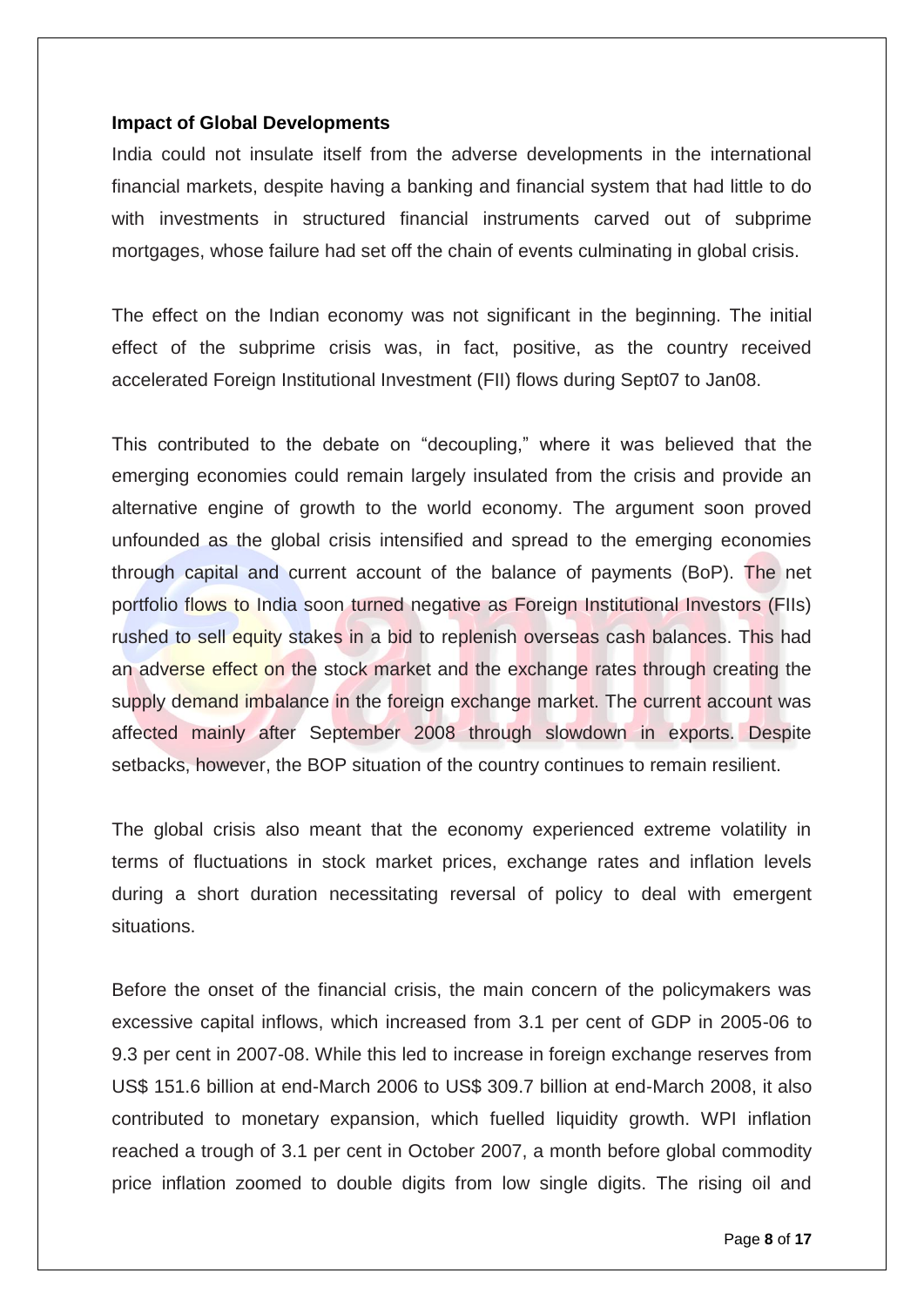commodity prices, contributed to a significant rise in prices, with annual WPI peaking at 12.8 per cent in August 2008. The monetary policy stance during the first half of 2008-09 was therefore directed at containing the prices rise.

The policy stance of the Reserve Bank of India (RBI) in the first half of the year was oriented towards controlling monetary expansion, in view of the apparent link between monetary expansion and inflationary expectations partly due to the perceived liquidity overhang. In the first six months of 2008-09, year-on-year growth of broad money was lower than the growth of reserve money The Government also took various fiscal and administrative measures during the first half of 2008-09 to rein in inflation.

# **Exchange Rate Developments**

The surge in the supply of foreign currency in the domestic market led inevitably to a rise in the price of the rupee. The rupee gradually appreciated from Rs. 46.54 per US dollar in August 2006 to Rs. 39.37 in January 2008, a movement that had begun to affect profitability and competitiveness of the export sector. The global financial crisis however reversed the rupee appreciation and after the end of positive shock around January 2008, rupee began a slow decline.

A major factor, which affected the emerging economies almost simultaneously, was the unwinding of stock positions by the FIIs to replenish cash balances abroad. The decline in rupee became more pronounced after the fall of Lehman Brothers in September 2008, requiring RBI intervention to reduce volatility. It is pertinent to note that a substantial part of the movement in the rupee-US dollar rate during this period has been a reflection of the movement of the dollar against a basket of currencies. The rupee stabilized after October 2008, with some volatility. With signs of recovery and return of FII flows after March 2009, rupee has again been strengthening against US dollar.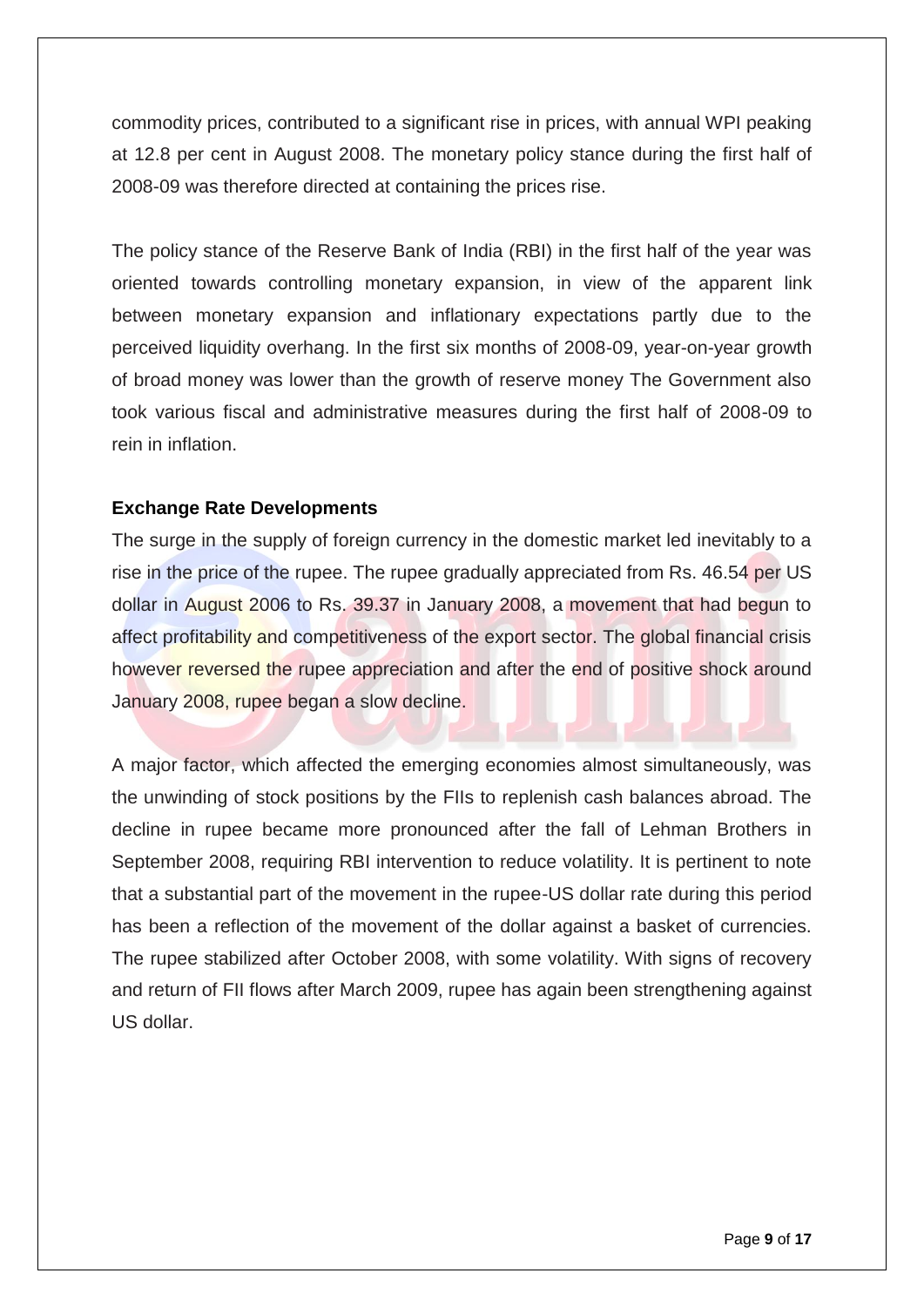#### **Inclusive Growth**

Regardless of the impact of the global financial crisis on India, the fact remains that some of the challenges that India faces are of a continuing nature. These inter alia include eradicating poverty, improving its physical and social infrastructure, education and creating productive employment opportunities. In consonance with the commitment to ensure faster social development and achieving an inclusive pattern of growth, the government continued its focus on several initiatives and programmes towards that end.

#### **Summing-Up**

The fallout of the global financial crisis on the Indian economy has been palpable in the industry and trade sectors and has also permeated the services sector. While some segments, especially the export-oriented industries, suffered during the second half of the year, the Indian economy has withstood the adverse global economic situation and posted a growth rate of 6.7 per cent in 2008-09. The economy continues to face wide-ranging challenges— from improving its social and physical infrastructure to enhancing the productivity in agriculture and industry and addressing environmental concerns. Meeting these challenges will be critical for improving India's social and human development indicators and the quality of life.

At the same time, the Indian economy has shock absorbers that will facilitate early revival of growth. First, the banks are financially sound and well capitalized. The foreign exchange reserves position remains comfortable and the external debt position has been within the comfort zone. The rate of inflation has since abated and provides a degree of comfort on the cost side for the production sectors. Agriculture and rural demand continue to be strong and agriculture production prospects are only slightly below normal due to a weak monsoon. While there are indications that the economy may have weathered the worst of the downturn, in part, due to the resilience of the economy and also various monetary and fiscal measures initiated during 2008-09, nevertheless, the situation warrants close watch on various economic indicators including the impact of the economic stimulus and developments taking place in the international economy. Taking policy measures that squarely address the short and long-term challenges would help achieve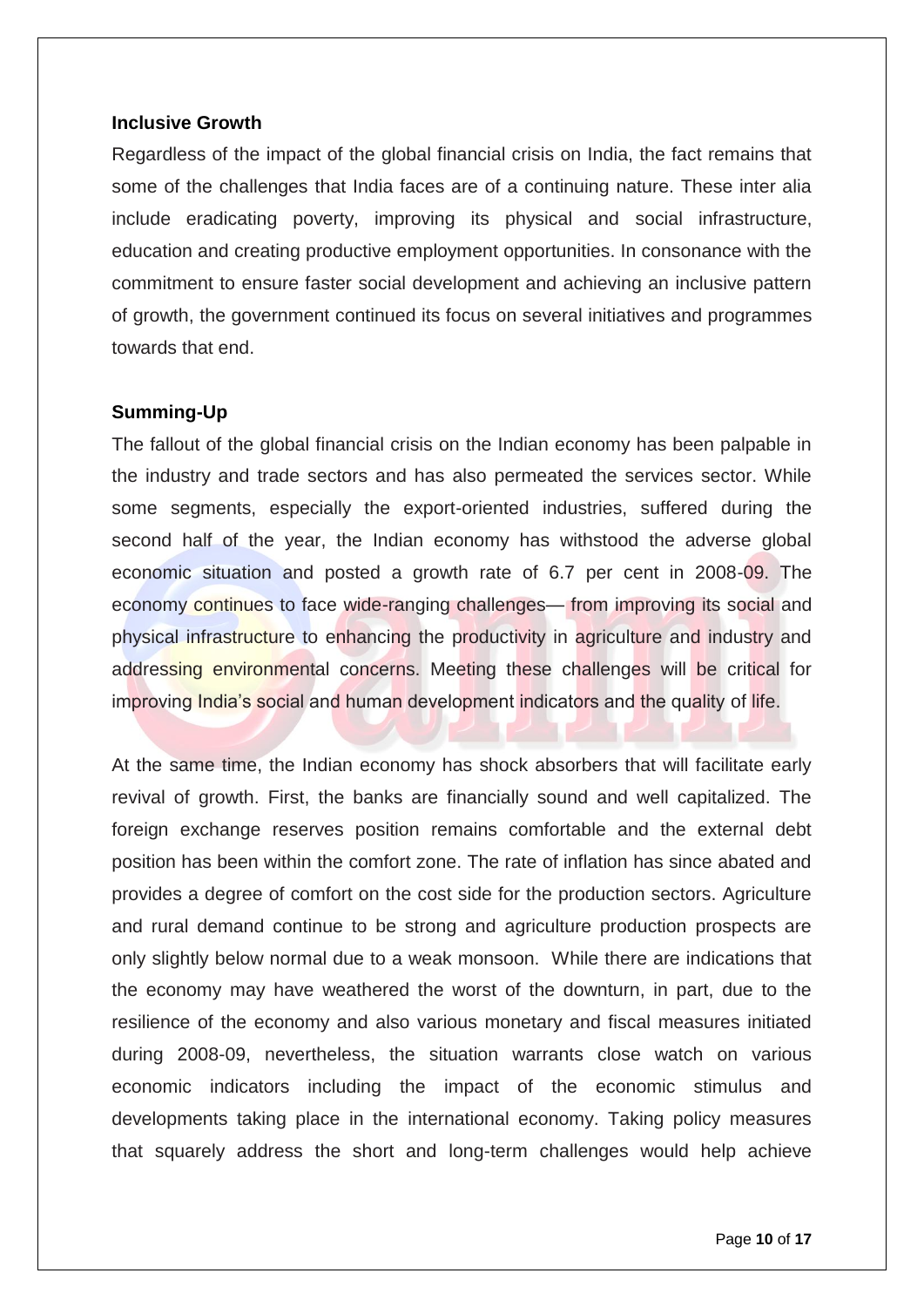tangible progress and ensure that the outlook for the economy remains firmly positive.

| <b>Key Indicators</b>                              |                    |                  |              |              |              |              |                          |
|----------------------------------------------------|--------------------|------------------|--------------|--------------|--------------|--------------|--------------------------|
| <b>Item</b>                                        | <b>Units</b>       | 2003-04          | 2004-05      | 2005-06      | 2006-07      | 2007-08      | 2008-09                  |
| 1. GDP and related<br><b>indicators</b>            |                    |                  |              |              |              |              |                          |
| <b>GDP</b> (current market<br>prices)              | Rs. crore          | 2754620          | 3149407      | 3586743      | 4129173      | 4723400      | 5321753<br><b>RE</b>     |
| Growth rate                                        | $\frac{0}{0}$      | 12.2             | 14.3         | 13.9         | 15.1         | 14.4         | 12.7                     |
| GDP (constant market<br>prices)                    | Rs. crore          | 2402727          | 2602065      | 2844942      | 3120029      | 3402716      | 3609425                  |
| Growth rate                                        | $\frac{1}{2}$      | 8.4              | 8.3          | 9.3          | 9.7          | 9.1          | 6.1                      |
| Growth of GDP<br>(factor cost, constant<br>prices) | $\frac{0}{0}$      | 8.5              | 7.5          | 9.5          | 9.7          | 9.0          | 6.7                      |
| Savings Rate                                       | % of GDP           | 29.8             | 31.7         | 34.2         | 35.7         | 37.7         | <b>Na</b>                |
| Capital formation (rate)<br>Per cap NNP            | % of GDP           | 27.6             | 32.1         | 35.5         | 36.9         | 39.1         | na                       |
| (factor cost & current<br>prices)                  | Rs                 | 20871            | 23198        | 26003        | 29524        | 33283        | 37490                    |
| 2. Production                                      |                    |                  |              |              |              |              |                          |
| Food grains                                        | Million<br>tonne   | 213.2            | 198.4        | 208.6        | 217.3        | 230.8        | 229.9 ^^                 |
| Index of Industrial<br>production (growth)         | Per cent           | 7.0              | 8.4          | 8.2          | 11.6         | 8.5          | 2.6                      |
| Electricity generation<br>(growth)                 | Per cent           | 5.1              | 5.1          | 5.2          | 7.3          | 6.3          | 2.7                      |
| 3. Prices                                          |                    |                  |              |              |              |              |                          |
| Inflation (WPI) (52-week<br>average)               | %change            | 5.5              | 6.5          | 4.4          | 5.4          | 4.7          | 8.4                      |
| Inflation CPI (IW)                                 | %change            | 3.9              | 3.8          | 4.4          | 6.7          | 6.2          | 9.1                      |
| 4. External sector                                 |                    |                  |              |              |              |              |                          |
| Export growth (US\$)<br>Import growth (US\$)       | %change<br>%change | 21.1<br>27.3     | 30.8<br>42.7 | 23.4<br>33.8 | 22.6<br>24.5 | 28.9<br>35.4 | $\overline{3.6}$<br>14.4 |
| Current account deficit<br>(CAD)/GDP               | Per cent           | 2.3              | $-0.4$       | $-1.2$       | $-1.1$       | $-1.5$       | $-4.1$ ^                 |
| Foreign exchange<br>reserves                       | US\$ bn.           | 113.0            | 141.5        | 151.6        | 199.2        | 309.7        | 252.0 @                  |
| Average exchange rate                              | Rs./US\$           | 45.95            | 44.93        | 44.27        | 45.28        | 40.26        | 45.99                    |
| 5. Money and credit                                |                    |                  |              |              |              |              |                          |
| (M3) (annual)                                      | %change            | 16.8             | 12.3         | 17.0         | 21.3         | 21.2         | 18.4                     |
| Scheduled commercial<br>bank credit (growth)       | %change            | 15.2             | 30.7         | 37.0         | 28.5         | 22.3         | 17.5                     |
| <b>6. Fiscal indicators</b><br>(Centre)            |                    |                  |              |              |              |              |                          |
| Gross fiscal deficit                               | % of GDP           | 4.5              | 4.0          | 4.1          | 3.5          | 2.7          | 6.2##                    |
| Revenue deficit                                    | % of GDP           | $\overline{3.6}$ | 2.5          | 2.6          | 1.9          | 1.1          | 4.6##                    |
| Primary deficit                                    | % of GDP           | 0.0              | 0.0          | 0.4          | $-0.2$       | $-0.9$       | 2.6##                    |
| 7. Population                                      | Million            | 1072             | 1089         | 1106         | 1122         | 1138         | 1154                     |

**RE GDP figures for 2008-09 are Revised Estimates**

**na not yet available / released for 2008-09**

**^^ for 2008-09 the figures are the 3rd Advance Estimates**

**^ CAD to GDP ratio for 2008-09 is for the period Apr-Dec 2008**

**@ as of March 31, 2009**

**## fiscal indicators for 2008-09 are based on the provisional actuals for 2008-09**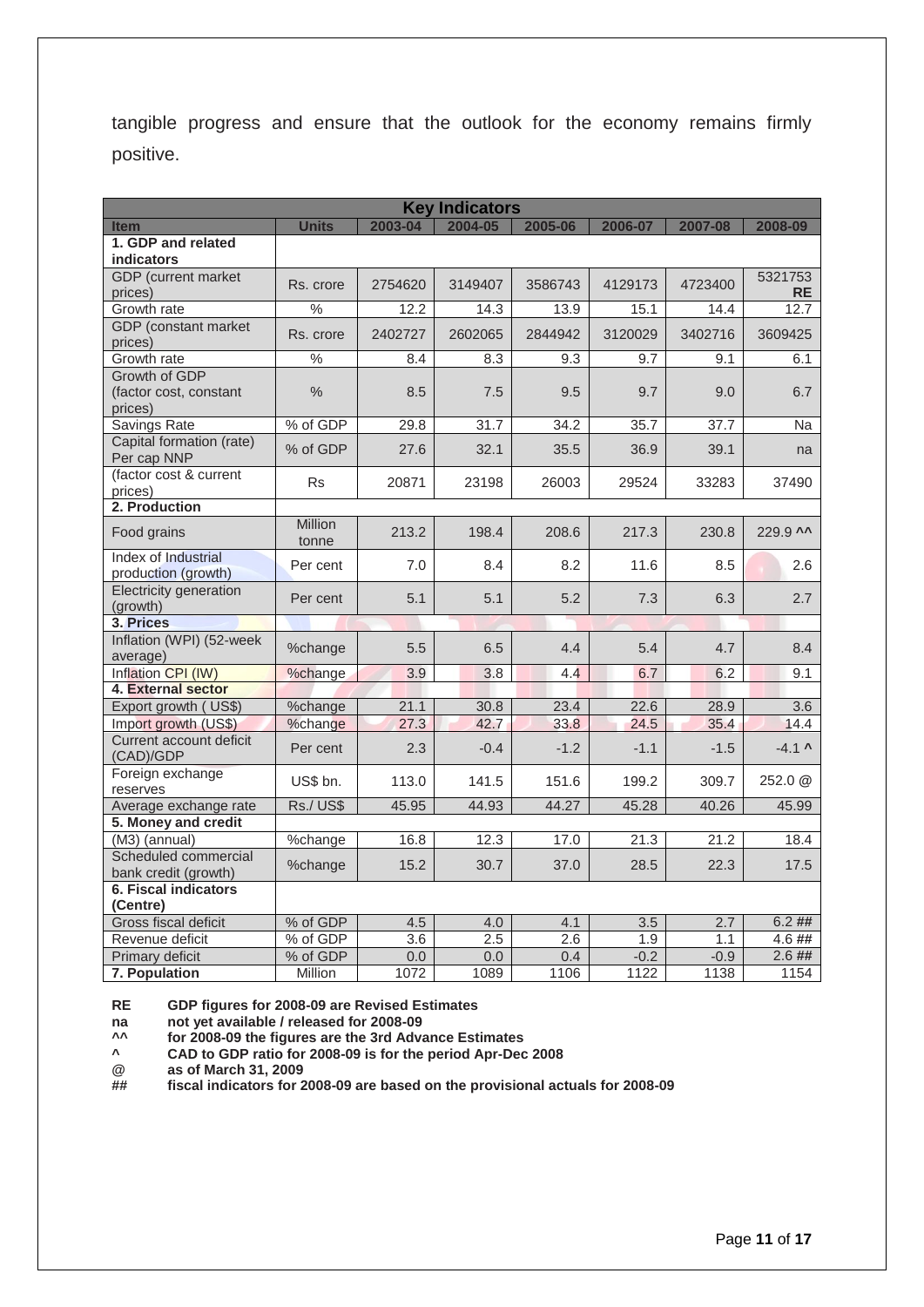# **Capital and Commodity Markets**

The capital and commodity markets experienced a downturn during 2008 due to the international financial crisis, slowdown in the global economic growth, volatility in the international food, commodity and fuel prices and international financial markets.

# **Capital Market**

The Indian capital market began the year 2008 on a bullish note, with the BSE and NSE indices touching new peaks of 20,873 and 6,288, respectively, on January 8, 2008, but was affected adversely thereafter due to the global financial crisis. The movement in equity prices in Indian capital market was in tandem with trends in major international equity markets; and weakened further during September-December 2008, following sharp decline in stock markets across the globe and perceptible shift in investor preferences.

### **Primary Market**

After recording strong growth during 2006 and 2007, the primary capital market received a setback in 2008. New issues declined sharply in 2008. The capital raised through equity issues during 2008 and. Initial public offerings (IPOs) declined sharply against 2007. However, the mean IPO size increased whilst. Private placement was lower in 2007. (Table 5.11)

|              | Table 5.11 : Resource mobilization through primary market (Rs. crore) |          |                      |          |              |  |  |
|--------------|-----------------------------------------------------------------------|----------|----------------------|----------|--------------|--|--|
|              |                                                                       |          | <b>Calendar Year</b> |          |              |  |  |
|              | <b>Mode</b>                                                           | 2005     | 2006                 | 2007     | 2008 (Prov.) |  |  |
|              | <b>Debt</b>                                                           | 66       | 389                  | 594      | 0            |  |  |
| 2.7          | <b>Equity</b>                                                         | 30,325   | 32,672               | 58,722   | 49,485       |  |  |
|              | of which, IPOs                                                        | 9,918    | 24,779               | 33,912   | 18,393       |  |  |
|              | Number of IPO <sub>s</sub>                                            | 55       | 75                   | 100      | 37           |  |  |
|              | Mean IPO size                                                         | 180      | 330                  | 339      | 497          |  |  |
| $\mathbf{3}$ | <b>Private placement</b>                                              | 83,812   | 1,17,407             | 1,84,855 | 1,75,061     |  |  |
| 4.           | Euro issues (ADR/GDR)                                                 | 9,788    | 11,301               | 33,136   | 6,271        |  |  |
|              | Total (1 to 4)                                                        | 1,23,991 | 1,61,769             | 2,77,307 | 2,30,877     |  |  |
|              | $\sim$ $ \sim$ $\sim$                                                 |          |                      |          |              |  |  |

**Source : SEBI and RBI (for Euro Issues)**

Volatility reduced the net inflow of savings into mutual funds, and turned negative in 2008 with heavy redemption pressure in 2008. Whilst the public sector mutual funds (other than UTI) mobilized higher inflows (Table 5.12).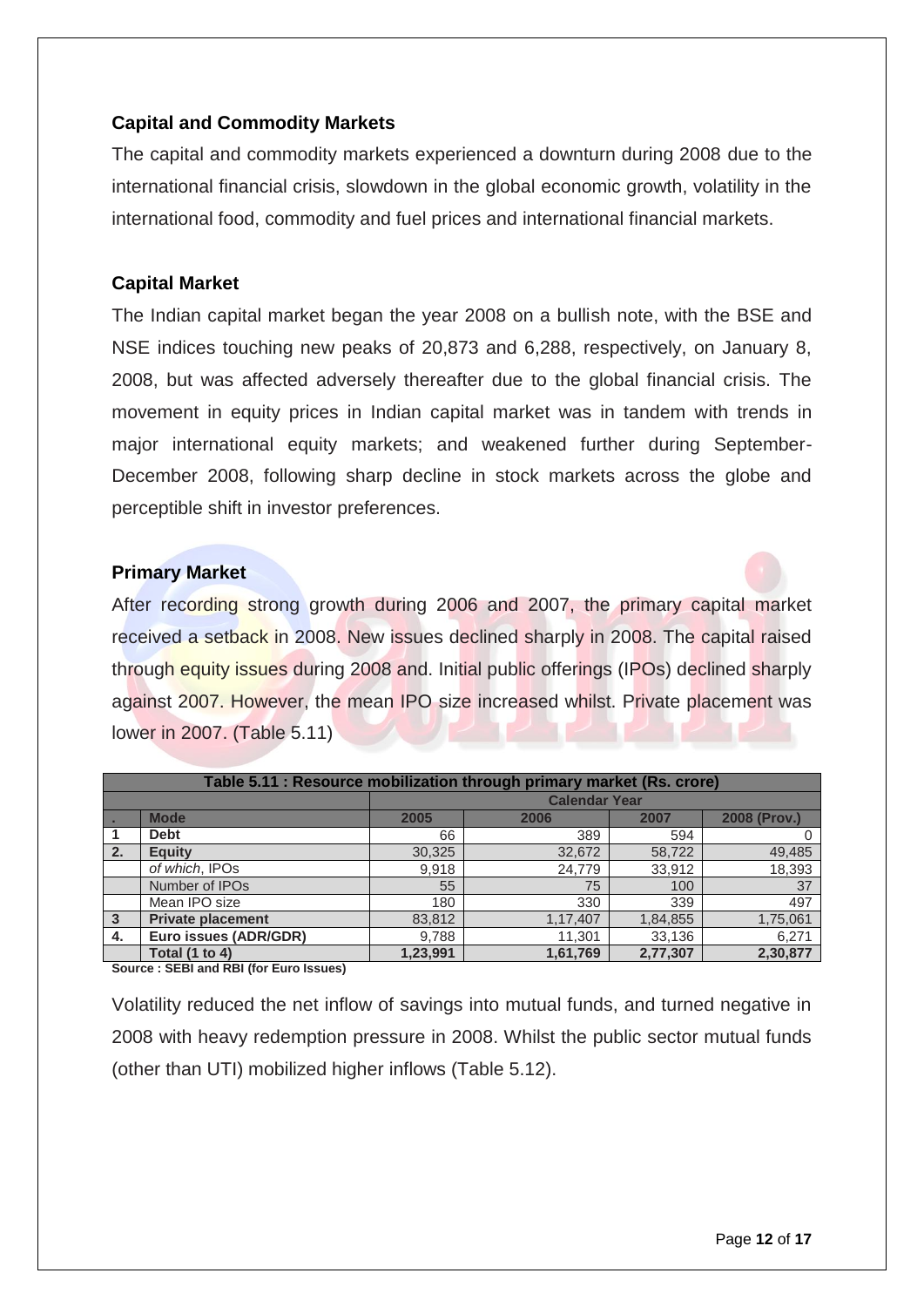|                | Table 5.12 : Trends in resource mobilization (net) by mutual funds (Rs. crore) |          |                      |          |          |          |  |  |
|----------------|--------------------------------------------------------------------------------|----------|----------------------|----------|----------|----------|--|--|
|                | <b>Sector</b>                                                                  |          | <b>Calendar Year</b> |          |          |          |  |  |
|                |                                                                                | 2004     | 2005                 | 2006     | 2007     | 2008     |  |  |
| п.             | UTI                                                                            | $-1.487$ | 1.237                | 6.426    | 9.245    | $-2,704$ |  |  |
| 2.             | <b>Public Sector</b>                                                           | $-1.262$ | 4.446                | 12,229   | 8.259    | 14,587   |  |  |
| -3             | <b>Private Sector</b>                                                          | 7.524    | 19.735               | 86.295   | 1,20,766 | 12,506   |  |  |
| $\overline{4}$ | <b>Total (1 to 3)</b>                                                          | 4.775    | 25.454               | 1,04,950 | 1,38,270 | $-624$   |  |  |
|                | $\sim$ $\sim$ $\sim$ $\sim$<br>$\sim$ $\sim$ $\sim$                            |          |                      |          |          |          |  |  |

**Source : SEBI**

#### **Secondary Market**

The momentum of up to January 2008 could not be sustained in tandem with the decline in international indices in second half of January 2008. January 21 2008 witnessed the highest intraday fall in the history of the Indian Capital Market. The market sentiment remained bearish due to the rising domestic inflation, increasing oil prices and volatility in international financial markets and negative portfolio investment flows during February-March 2008. The tables 5.13, 5.14 and 5.15 amply reflect the changes in movement of global indices, market capitalization, volatility, and PE ratios.

| Table 5.13 : Cumulative change in movement of global indices |                                              |         |       |       |         |  |  |
|--------------------------------------------------------------|----------------------------------------------|---------|-------|-------|---------|--|--|
| <b>Index</b>                                                 | <b>Cumulative change over end-2003 level</b> |         |       |       |         |  |  |
|                                                              | 2004                                         | 2005    | 2006  | 2007  | 2008    |  |  |
| <b>BSE Sensex, India</b>                                     | 13.1                                         | 61.0    | 136.1 | 247.4 | 65.2    |  |  |
| Hang Seng Index, Hong Kong                                   | 13.2                                         | 18.3    | 58.8  | 121.2 | 1.1     |  |  |
| Jakarta Composite Index, Indonesia                           | 44.5                                         | 68.1    | 161.0 | 296.8 | 35.5    |  |  |
| Nikkei 225, Japan                                            | 7.6                                          | 50.9    | 61.3  | 43.4  | $-22.9$ |  |  |
| Kospi Index, South Korea                                     | 10.5                                         | 69.7    | 76.8  | 133.9 | 25.6    |  |  |
| Kuala Lumpur Comp Index, Malaysia                            | 14.2                                         | 13.4    | 38.0  | 82.0  | $-3.3$  |  |  |
| <b>TSEC Weighted Index, Taiwan</b>                           | 4.2                                          | 11.2    | 32.8  | 44.4  | $-25.2$ |  |  |
| SSE Composite Index, China                                   | $-15.4$                                      | $-22.4$ | 78.7  | 251.5 | 43.7    |  |  |

**Source : Derived from various country sources.**

**\* End year closing.**

Notwithstanding the sharp correction in the valuation of Indian stocks, the year-end valuation of stocks in terms of P/E ratio of Indian indices at 12.4-12.9 at end-December 2008 was the highest amongst select emerging market economies such as South Korea, Thailand, Malaysia and Taiwan (Table 5.16).

| Table 5.14 : Equity returns, volatility, market capitalization & P/E ratio |                      |           |           |           |  |  |
|----------------------------------------------------------------------------|----------------------|-----------|-----------|-----------|--|--|
| <b>Index</b>                                                               | <b>Calendar Year</b> |           |           |           |  |  |
|                                                                            | 2005                 | 2006      | 2007      | 2008      |  |  |
| Nifty:                                                                     |                      |           |           |           |  |  |
| Returns (per cent)                                                         | 36.34                | 39.83     | 54.77     | $-51.79$  |  |  |
| End-year market capitalization (Rs. crore)                                 | 13,50,394            | 19,75,603 | 35,22,527 | 18,32,610 |  |  |
| Daily volatility                                                           | $*1.11$              | 1.64      | 1.60      | 2.81      |  |  |
| End-year P/E                                                               | 17.07                | 21.26     | 27.62     | 12.97     |  |  |
| <b>BSE Sensex:</b>                                                         |                      |           |           |           |  |  |
| Returns (per cent)                                                         | 42.3                 | 46.7      | 47.2      | $-52.48$  |  |  |
| End-year market capitalization (Rs. crore)                                 | 12,13,867            | 17,58,865 | 28,61,341 | 14,63,165 |  |  |
| Daily volatility                                                           | $*1.1$               | 1.6       | 1.5       | 2.85      |  |  |
| End-year P/E                                                               | 18.6                 | 22.8      | 277       | 12.36     |  |  |

**Source: NSE and BSE**

**\* Standard deviation values**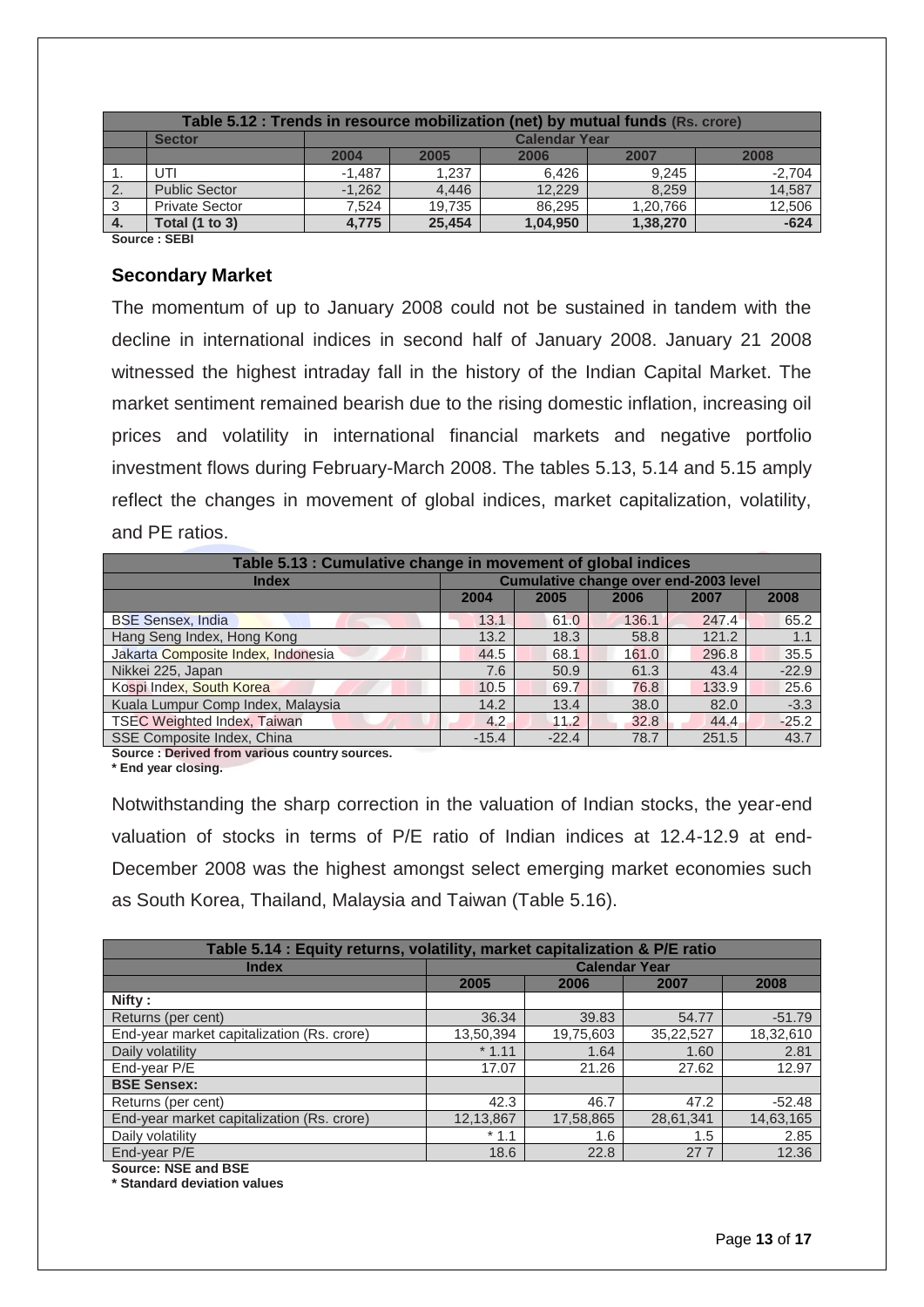| Table 5.15 : Volatility of weekly returns on the equity markets (standard deviation) |                     |                     |  |  |  |  |  |
|--------------------------------------------------------------------------------------|---------------------|---------------------|--|--|--|--|--|
| <b>Class of stocks</b>                                                               | <b>Period</b>       |                     |  |  |  |  |  |
|                                                                                      | Jan 2006 / Dec 2007 | Jan 2007 / Dec 2008 |  |  |  |  |  |
| <b>India</b>                                                                         |                     |                     |  |  |  |  |  |
| Top 50 (NIFTY)                                                                       | 2.45                | 4.30                |  |  |  |  |  |
| Next 50 (Nifty Junior)                                                               | 2.85                | 4.89                |  |  |  |  |  |
| <b>SENSEX</b>                                                                        | 3.17                | 4.57                |  |  |  |  |  |
| <b>BSE 500</b>                                                                       | 3.30                | 4.68                |  |  |  |  |  |
| <b>Outside India</b>                                                                 |                     |                     |  |  |  |  |  |
| U.S (S&P 500)                                                                        | 1.28                | 3.83                |  |  |  |  |  |
| Korea (Kospi)                                                                        | 2.17                | 4.19                |  |  |  |  |  |
| Concert MOE and DOE.                                                                 |                     |                     |  |  |  |  |  |

**Source : NSE and BSE**

| Table 5.16 : P/E ratios in select emerging markets |                  |                  |  |  |  |
|----------------------------------------------------|------------------|------------------|--|--|--|
| <b>Index/Market</b>                                | <b>Mar. 2008</b> | <b>Dec. 2008</b> |  |  |  |
| South Korea, KOSPI                                 | 14.23            | 10.95            |  |  |  |
| Thailand, SET                                      | 16.61            | 7.26             |  |  |  |
| Indonesia, JCI                                     | 16.90            | 8.26             |  |  |  |
| Malaysia, KLCI                                     | 13.65            | 10.09            |  |  |  |
| Taiwan, TWSE                                       | 18.36            | 9.31             |  |  |  |
| India, BSE Sensex                                  | 20.11            | 12.36            |  |  |  |
| India, S&P CNX Nifty                               | 20.63            | 12.97            |  |  |  |

**Source: SEBI and Bloomberg Financial Services**

The institutional players, and mutual funds, de-leveraged their activity in the equity market during 2008. The net investment by FIIs in spot market recorded an outflow during 2008.

The turnover in the spot market on the NSE continued its upward trend in 2008, while the BSE spot market turnover registered a decline of 6.4 per cent. However, the turnover in the derivatives market on NSE and BSE were lower by 2.4 per cent and 65.8 per cent respectively in 2008 (Table 5.18).

| Table 5.18 : Market turnover (Rs. crore) |                      |           |             |             |  |  |  |  |
|------------------------------------------|----------------------|-----------|-------------|-------------|--|--|--|--|
|                                          | <b>Calendar year</b> |           |             |             |  |  |  |  |
| <b>Market</b>                            | 2005                 | 2006      | 2007        | 2008        |  |  |  |  |
| <b>NSE Spot</b>                          | 18,88,112            | 19,16,227 | 30,93,982   | 31,88,510   |  |  |  |  |
| <b>BSE Spot</b>                          | 7,01,025             | 9,61,653  | 14.14.727   | 13,24,053   |  |  |  |  |
| <b>NSE Derivatives</b>                   | 39,26,843            | 70,46,665 | 1,19,40,877 | 1,16,54,375 |  |  |  |  |
| <b>BSE Derivatives.</b>                  | 1,965                | 18.0712   | 19.824      | 75.178      |  |  |  |  |

**Source: NSE and BSE**

AUM of mutual funds declined sharply during the period with a shift from growthoriented schemes to income/debt oriented schemes. The decline in assets was across the schemes; the exceptions being Gilt and Gold ETF Schemes, which showed larger AUM in 2008.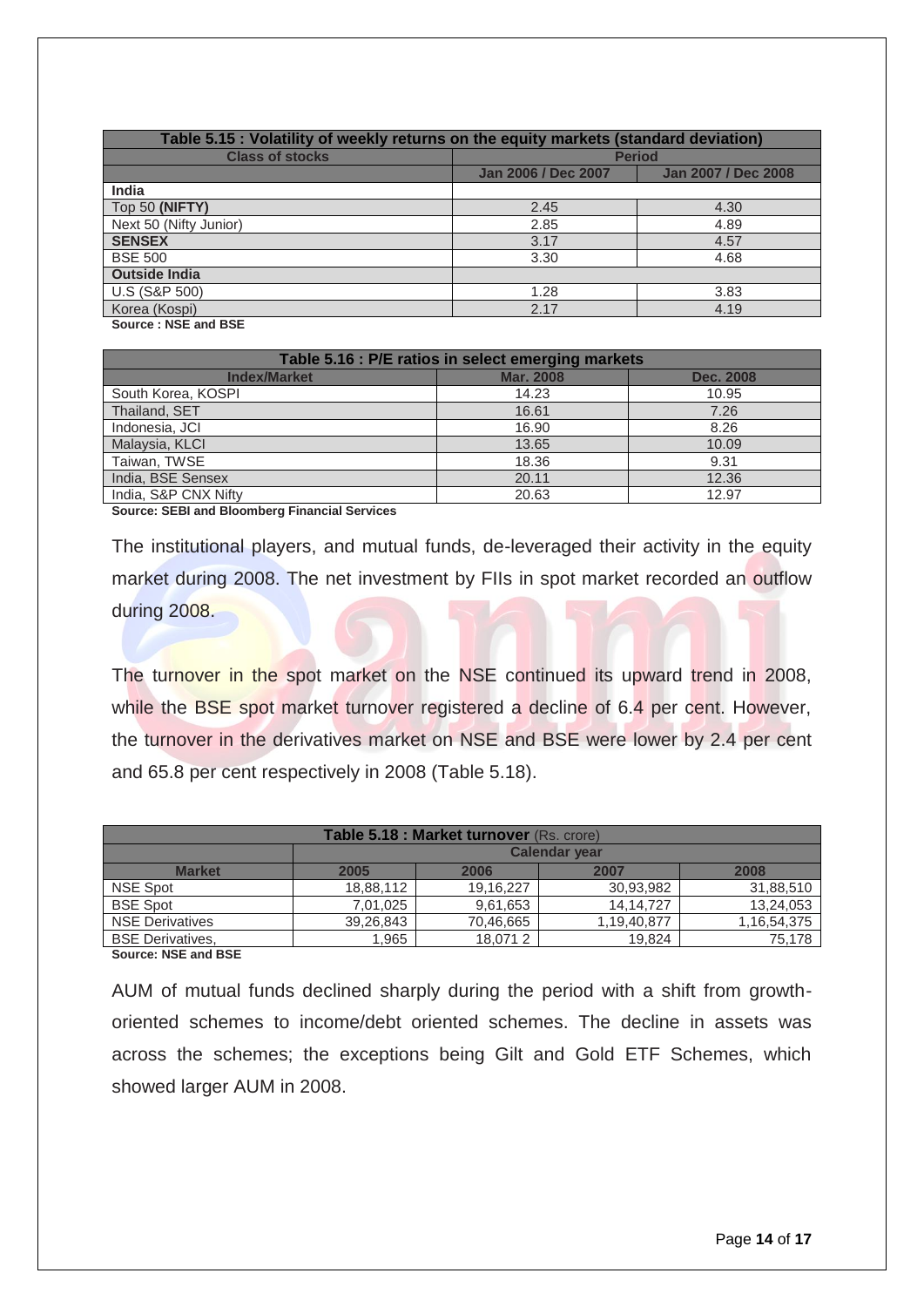# **Currency Derivatives**

Trading in the currency futures segment commenced at NSE in August 2008 and later, at the BSE and Multi Commodity Exchange of India Ltd. (MCX). The average daily trading value has shown an increase from month-to-month.

# **Commodity Futures Market**

Commodities traded on the commodity futures market during 2008 included a variety of agricultural commodities, bullion, crude oil, energy and metal products. In 2008, aviation turbine fuel, carbon credit, carbon financial instrument, red areca nut, coriander seeds, garlic, steel long (ingots/ billets) and thermal coal were added**.** Total value of trading in commodities markets grew from 36 lakh crores in 2007 to 50 lakh crores in 2008.

### **Policy Developments**

Some of the salient policy initiatives relating to the capital market taken during the year 2008 were:

### **Primary Market**

The amendments made to the SEBI Disclosure and Investment Protection (DIP) Guidelines, 2000 included the following:

- Introduction of a supplementary process of applying in public issues, with, ―applications supported by blocked amount‖ (ASBA) process for IPO applications.
- Reduction in timelines for rights issues
- Expansion of the eligibility criteria for listed companies desirous of making Qualified Institutional Placement (QIP)
- Modification in the pricing guidelines for QIP through change in the floor price formula and definition of relevant date and extending these guidelines to preferential allotment to QIBs.
- The lock-in period of shares in preferential allotment, pursuant to exercise of warrants to be the full lock-in period of one year or three years,.
- Permission to a listed company to make a combined offering of Non-Convertible Debentures (NCDs) with warrants through the QIP mechanism. NCDs and warrants issued pursuant to a combined offering can be listed and traded separately.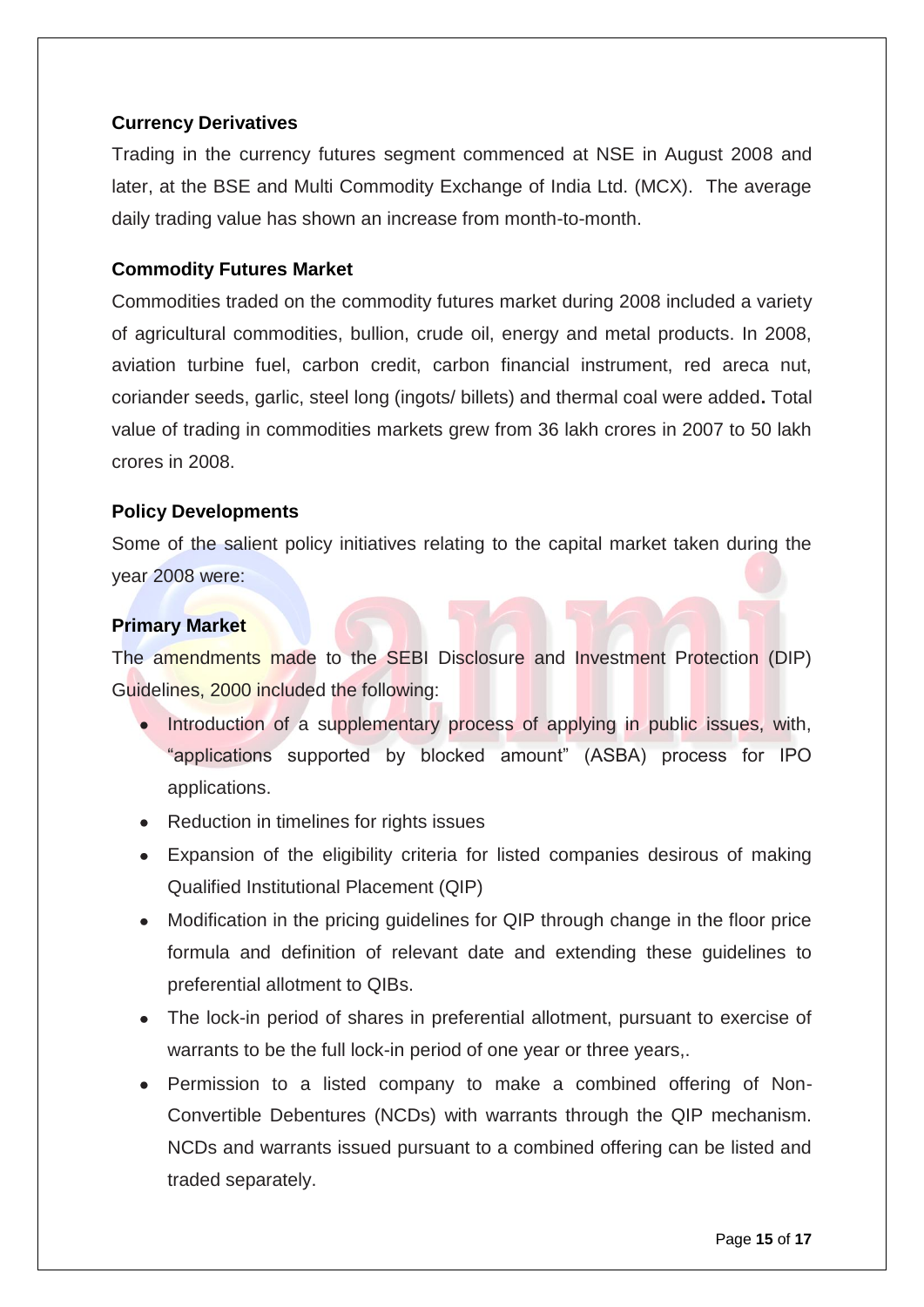- Timeline for completion of bonus issues by listed companies stipulated at 15 days from the date of approval by the board of directors of the issuer.
- A simplified listing agreement for debt securities prescribed, in case the equity of an issuer is already listed.

# **Secondary Market**

- Modification of the broad framework for short selling and securities lending  $\bullet$ and borrowing (SLB) scheme for all market participants as on April 21, 2008.
- Increase in tenure for SLB to 30 days from 7 days,
- Margining of institutional trades was made mandatory WEF from April 21,
- Collection of margins from institutional investors on a T+1 basis.
- Direct Market Access facility introduced for institutional investors, allowing brokers to offer clients direct access to the exchange trading system through the broker's infrastructure without manual intervention by the broker,
- The cross margining facility was extended to all market participants for offsetting positions in cash and derivatives market.

## **Mutual Funds**

- Allow short selling of and lending and borrowing of securities after additional disclosures including risk factors in the Scheme Information Document.
- The aggregate ceiling for overseas investments by mutual funds was enhanced from US\$ 5 billion to US\$ 7 billion.
- Extensive amendments to the SEBI (Mutual Funds) Regulations with regard to Real Estate Mutual Funds

# **Foreign Institutional Investment**

- It was decided to discontinue the quantitative restrictions on Overseas Derivative Instrument (ODI) issuance capabilities and restrictions on ODIs on derivatives. Limit for investments in debt by the FIIs in the government securities increased from US\$ 3.2 billion to US\$ 5 billion and in corporate debt from US\$ 1.5 billion to US\$ 3 billion.
- The corporate bond investment limits increased from US\$6 bill. to US\$ 15 bill.
- The restriction on investment of FIIs in the ratio of 70:30 in equity and debt respectively removed.